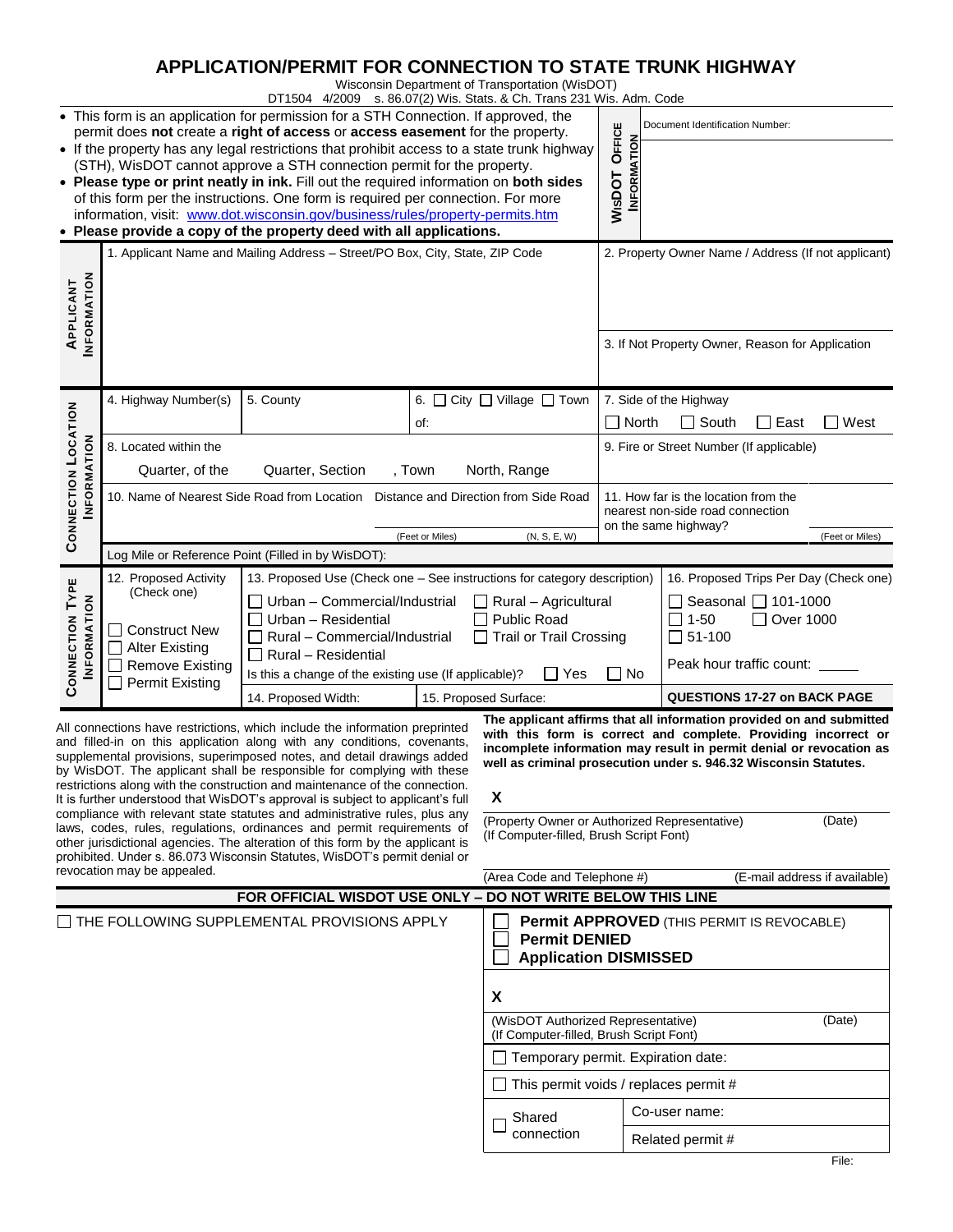|     | 17. $\Box$ Yes $\Box$ No Is the property zoned? Provide documentation from the jurisdictional zoning authority.                                                                              |  |  |  |
|-----|----------------------------------------------------------------------------------------------------------------------------------------------------------------------------------------------|--|--|--|
| 18. | Explain how the land is currently being used:                                                                                                                                                |  |  |  |
|     | 19. $\Box$ Yes $\Box$ No Are you aware of any plan to change the zoning or land use<br>for the property? If yes, explain.                                                                    |  |  |  |
|     | 20. $\Box$ Yes $\Box$ No Is this connection for property that was part of a land division<br>or assemblage created on or after 2/1/99? If yes, explain.                                      |  |  |  |
|     | 21. $\Box$ Yes $\Box$ No Do you own other property abutting the highway that is next to<br>the property that this connection will serve? If yes, describe.                                   |  |  |  |
|     | <b>Note 1:</b> Answering "yes" to #20 or 21 may result in a Wis.<br>Administrative Code Trans 233 review by WisDOT. If this is<br>needed, the processing of your application may be delayed. |  |  |  |
| 22. | $\Box$ Yes $\Box$ No Does the property abut or border another public road? If yes,<br>provide the road's name.                                                                               |  |  |  |
|     | 23. $\Box$ Yes $\Box$ No Are there any existing connections serving the property? If yes, how many?                                                                                          |  |  |  |
|     | 24. $\Box$ Yes $\Box$ No Are there any restrictions on the number, use, or location of connections to the property?                                                                          |  |  |  |
|     | 25. $\Box$ Yes $\Box$ No Are there any access easements across the property (recorded or unrecorded)?                                                                                        |  |  |  |
|     | <b>Note 2:</b> If you answered "yes" to #24 or 25, provide a copy of<br><b>all documents</b> relevant to the restrictions and/or easements                                                   |  |  |  |

26. Provide the property tax identification number:

27. What is the proposed construction completion date for the connection? See Conditions of Issuance #9.

FOR ANY NEW CONNECTION OR CONNECTION TO BE MOVED, APPLICANT SHALL PLACE A FLAG OR MARKER IN THE HIGHWAY DITCH OR FORESLOPE (VISIBLE FROM THE HIGHWAY) AT THE PROPOSED LOCATION.

#### **CONDITIONS OF ISSUANCE**

1. WisDOT reserves the right to make such changes, additions, repairs, relocations and removals within statutory limits to the connection or its appurtenances on the right-of-way as may at any time be considered necessary to facilitate relocation, reconstruction, widening, and maintenance of the highway, or to provide proper protection to life and property on or adjacent to the highway, or if alternative access to the property becomes available.

2. Except in cases where the indicated connection may be constructed by forces acting on behalf of WisDOT due to a highway improvement or maintenance project, the permittee shall do all of the following: (a) Furnish all materials, do all work, and pay all costs for the construction and maintenance of the connection and its appurtenances on the right-of-way. Materials used and the type and quality of the work shall be appropriate for the connection type specified in this permit; (b) Do all work without jeopardy to, or interference with, traffic using the highway; (c) Promptly restore to WisDOT's satisfaction and at least pre-existing conditions, highway surfaces, shoulders, ditches, vegetation, drainage appurtenances, guardrail, signs, electric conduits/cables, etc. disturbed by any work; (d) Maintain the connection and its appurtenances within the right-of-way limits, which includes keeping them in a proper state of repair, preventing the blockage or impairment of right-of-way drainage, and preventing aboveground obstacles to occur that could cause serious injury or death to a motorist in an errant vehicle; (e) Not disturb or cause the disturbance of any survey marker without the **prior written approval** of WisDOT.

3. The permittee, indicated on the reverse side, represents all parties in interest, and agrees that any connection or approach constructed by or for the permittee is for the purpose of obtaining access to the property (listed in #26) and not for the purpose of parking or servicing vehicles, or for advertising, storage, or merchandising of goods on the right-of-way.

4. The permittee shall not make any changes to the connection, its appurtenances, or adjacent right-of-way, including, without limitation, changes to the location (#4-11), use (#13), width (#14), surface (#15), or increase the number of trips per day (#16) approved by this permit without obtaining **prior written approval** from WisDOT. WisDOT will evaluate all potential highway impacts that may arise from the proposed change(s) and therefore, does not guarantee approval.

5. The permittee, successors or assigns agree to hold harmless the State of Wisconsin and its duly appointed agents and employees against any action for personal injury or property damage sustained by reason of the exercise of this permit.

6. WisDOT does not assume any responsibility for the removal or clearance of snow, ice or sleet, or the opening of windrows of such material upon any portion of any connection along any state trunk highway even though snow, ice or sleet is deposited or windrowed on said connection by its authorized representative engaged in normal winter maintenance operations.

7. Under Wisconsin Administrative Rule Trans 401, the permittee shall implement proper erosion control and storm water management measures at all times during work operations and upon completion of the connection to protect all restored areas until the replacement vegetation achieves sustained growth.

8. Rock, asphalt, concrete, timber or other embankment retention or marking treatments for the connection **are prohibited**.

9. If the permitted work has not been started by the construction completion date, this permit is **null and void**. If the work has been started but is not finished by the construction completion date, no additional work shall be done unless authorized through an approved written time extension or a subsequent permit from WisDOT. Accomplishment of any part of the work shall verify agreement by the permittee to conform to this permit and to be bound by all of its requirements, restrictions, and obligations, all of which shall continue to be in full force and effect. WisDOT does not guarantee the approval of a time extension or subsequent permit since the conditions WisDOT based its permit approval upon may have changed between the permit approval date and time extension request date.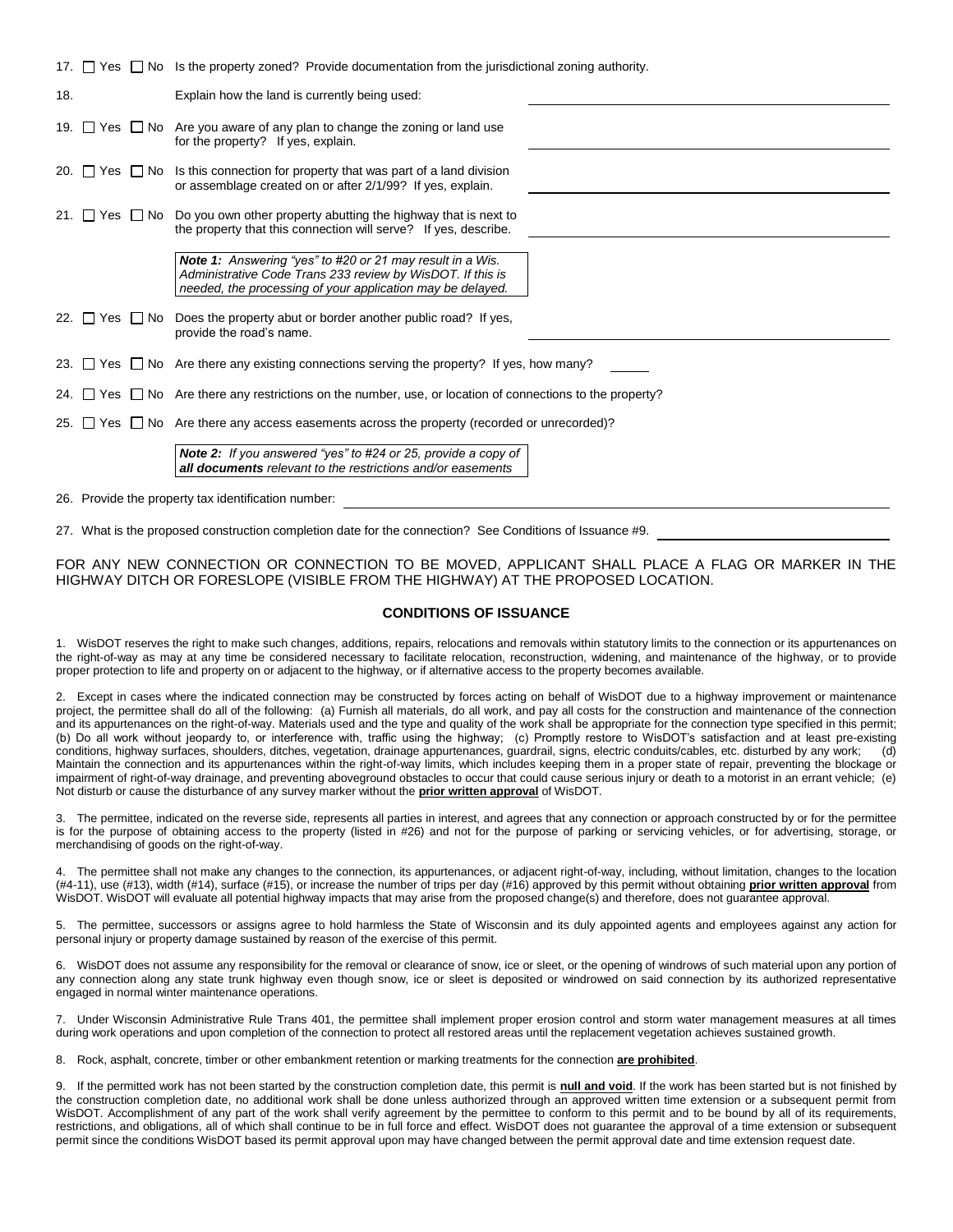### **Instructions for APPLICATION/PERMIT FOR CONNECTION TO STATE TRUNK HIGHWAY**

Wisconsin Department of Transportation (WisDOT) form DT1504 (4/2009)

#### **GENERAL INSTRUCTIONS**

- ❑ Use one form for each state trunk highway (STH) connection. A connection can be a driveway, public or private road, or a trail or trail crossing. The form initially serves as an *application* for a connection between a property and a STH. Then if approved, the completed form becomes a *permit* for the STH connection. If the property has any legal restrictions that prohibit access to a STH, WisDOT cannot approve a STH connection permit for the property, and therefore, you should not apply for this permit.
- $\Box$  Two copies of this application must be completed, signed and dated by the applicant. Send one copy with an original signature to the appropriate Regional Transportation Office, and *keep* the other for your records. Go to: [www.dot.wisconsin.gov/business/rules/property-permits.htm](http://www.dot.wisconsin.gov/business/rules/property-permits.htm) for a list of office addresses, staff contacts, and a regional boundary map.
- ❑ Just below the signature line, provide an area code and telephone number where you can be called between the hours of 8 a.m. and 4:30 p.m. Monday through Friday. Note at the top of the form if there are particular times of the day and/or days of the week that are more convenient to call you. If you have an e-mail address, provide that too. WisDOT may send you correspondence and/or your approved permit via e-mail in order to speed up the processing of your application.
- ❑ Fill out all required information. Processing may be delayed or a form returned if information is missing.
- ❑ *With your application, provide a copy of the property deed*. Also provide a copy of a certified survey map, if applicable.
- ❑ If you have an existing WisDOT permit for a connection that you are planning to alter, relocate, or remove, provide a copy of that permit.
- ❑ Copies of Wisconsin Statute 86.07(2) and Administrative Code Trans 231, which regulate a STH connection, are either enclosed (if this form was mailed to you) or available on the website listed above. Contact your local government officials for other statutes, ordinances, and permit requirements that may also apply to connections.

### **SPECIFIC INSTRUCTIONS FOR EACH QUESTION**

- 1. **Applicant Name and Mailing Address**: Provide the full name of the property owner or person requesting the permit. For a public road, this must be a unit of government. Also provide the street name and number and/or PO box number, city, state, and ZIP code. The address information is used to return the application/permit to the applicant.
- 2. **Property Owner Name / Address (if not applicant)**: Provide the full name and address.
- 3. **If Not Property Owner, Reason for Application?** Permits are typically issued to property owner(s), but may be issued to prospective buyers. For example, if you are not the current property owner but plan on purchasing the property, then provide a copy of the *accepted* "Offer to Purchase" document with your application.
- 4. **Highway Number(s)**: Provide the STH route number that the connection will attach to. Provide all route numbers if two or more STHs run concurrently.
- 5. **County**: Provide the county name.
- 6. **City - Village - Town**: Check the appropriate box and provide the name.
- 7. **Side of the Highway**: Check the appropriate box for the side of the highway of the connection location.
- 8. **Located Within the**: This information may be obtained from the property tax bill or by contacting the appropriate town, village, city, or county clerk. If you cannot obtain this information, leave the section blank and WisDOT will complete it. Choices for quarter are: NE, NW, SE, or SW; for Section: 1-36; for Town: 1-51; for Range: 1-20 W or 1-29 E.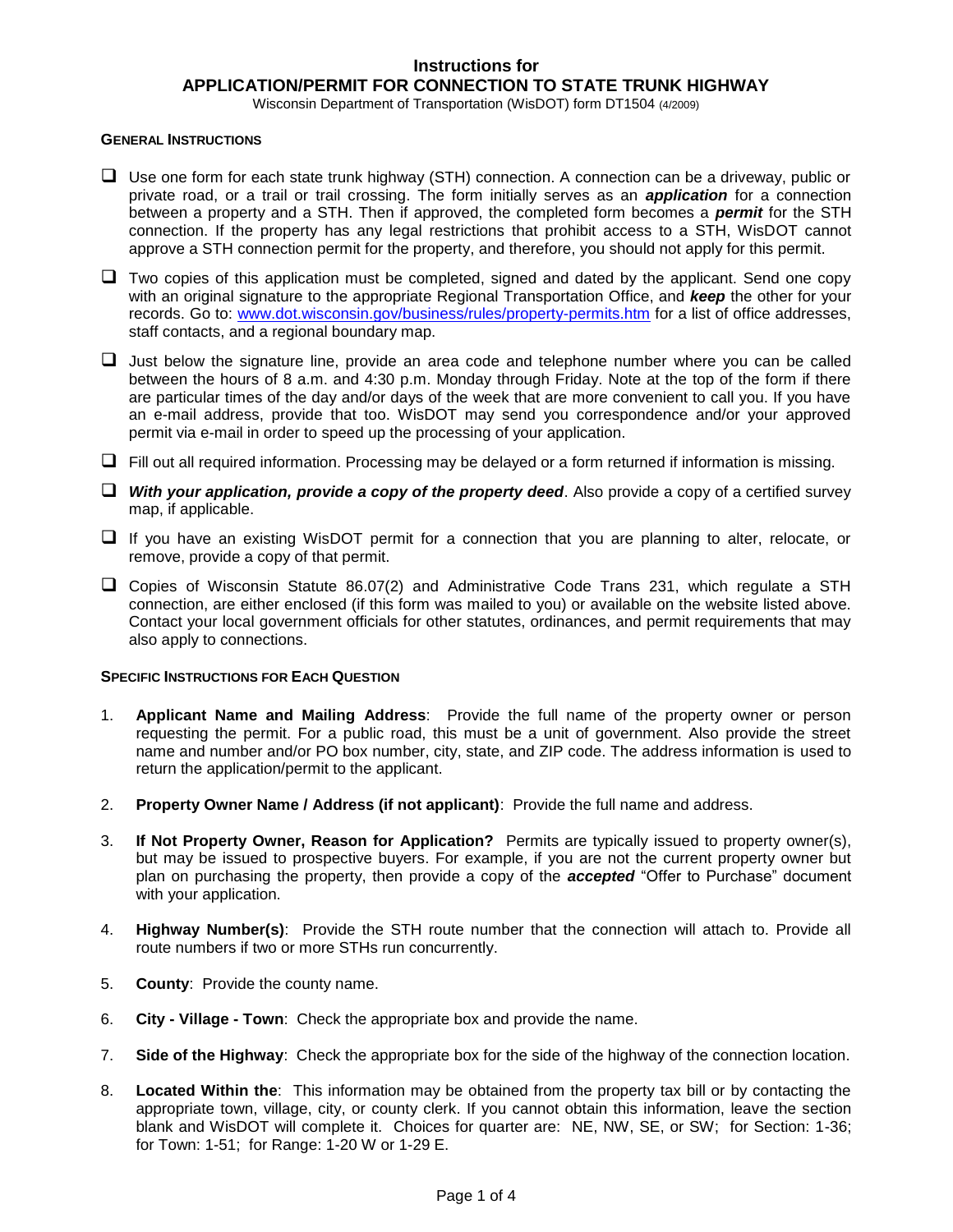### **Instructions for APPLICATION/PERMIT FOR CONNECTION TO STATE TRUNK HIGHWAY**

Wisconsin Department of Transportation (WisDOT) form DT1504 (4/2009)

- 9. **Fire or Street Number (if applicable)**: Provide the fire or street number if one has been assigned to the property, or provide it to WisDOT as soon as it is assigned. A Government Lot number may be inserted if there is no fire or street number.
- 10. **Name of Nearest Side Road from Location**: Provide the full name of the nearest intersecting road to the connection.

**Distance and Direction from Side Road**: Estimate the approximate distance (in feet or miles) by starting at the nearest side road and going along the STH until you reach the center of the connection location. Select north, south, east or west (or N, S, E, W) for the direction.

- 11. **How far is the location from the nearest non-side road connection on the same highway?** A nonside road connection will either be a driveway or a trail crossing, and may be on either side of the highway. For questions 10 and 11, the distance may be estimated by driving (0.1 mile equals 528 feet).
- 12. **Proposed activity**: Check only *one* of the four activity boxes:
	- ❑ *Construct New:* to construct a new connection. This may include removal of existing connections if required. If you are relocating a connection with a valid WisDOT permit, submit *one* form with "construct new" checked, and WisDOT will generate a corresponding form with "remove existing."
	- ❑ *Alter Existing:* to physically modify, or change the use\* of, a connection with a valid WisDOT permit whose location will not change. This includes work beyond routine maintenance such as paving a connection, widening a connection, replacing a culvert, and improvements to the highway.
	- ❑ *Remove Existing:* to remove a legal connection.
	- ❑ *Permit Existing:* to obtain a valid WisDOT permit for an existing unpermitted connection.

**\*Note:** "Change the use", means any modification to a property that results in a change in the number and/or types of vehicles using a property's connection. Examples include changing from residential to commercial use, changing from single to multiple residential use, subdividing to accommodate additional residences or businesses, and changing the type of business.

- 13. **Proposed use**: Each connection serves a specific use. Check the *one* box that *best* defines the use. A rural-type highway typically has a ditch. An urban-type highway typically has curb and gutter.
	- ❑ *Rural - Commercial/Industrial:* a retail, wholesale, industrial or non-profit business next to a ruraltype highway. *35' maximum*
	- ❑ *Rural - Residential:* a private home next to a rural-type highway. *16' minimum - 24' maximum*
	- ❑ *Rural - Agricultural:* a field for planting, maintaining, and/or harvesting crops or tending livestock, or land for recreational and hunting use, next to a rural-type highway. This use may serve farm buildings, but may not serve residential buildings. *16' minimum - 24' maximum*
	- ❑ *Urban - Commercial/Industrial:* a retail, wholesale, industrial or non-profit business next to an urban-type highway. *35' maximum*
	- ❑ *Urban - Residential:* a private home next to an urban-type highway. *24' maximum*
	- ❑ *Public Road:* a road, street, highway, etc. that connects to a STH for public travel and use and is maintained by a local unit of government.
	- ❑ *Trail or Trail Crossing:* a bike, snowmobile, etc. trail that is parallel to and/or crosses a STH.

**Is this a change of the existing use (if applicable)?** Check yes or no. See the note in #12 for the definition of "Change the Use".

- 14. **Proposed Width**: Provide the proposed width of the connection as measured at the right of way line. Minimum and maximum widths are regulated in Trans 231 and are listed in *italics* in #13.
- 15. **Proposed Surface**: Choose from grass, gravel, asphalt, or concrete.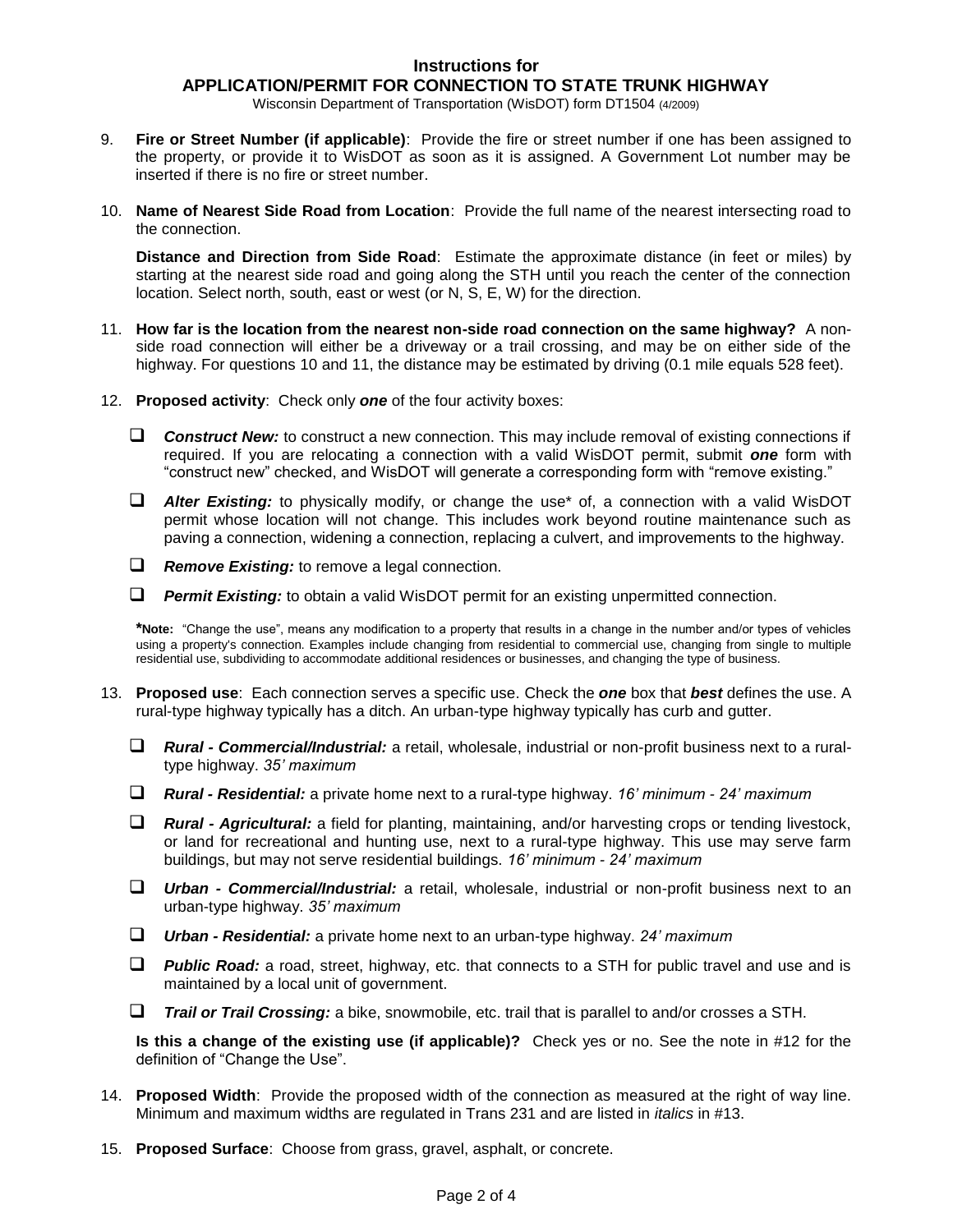#### **Instructions for APPLICATION/PERMIT FOR CONNECTION TO STATE TRUNK HIGHWAY**

Wisconsin Department of Transportation (WisDOT) form DT1504 (4/2009)

16. **Proposed Trips Per Day**: Estimate how many trips will be made daily by vehicles going in and out of the connection. One vehicle going in and out of the connection equals two trips. "Seasonal" means a connection that is only used a few times during a year, for example, a field entrance or entrance to hunting lands.

**Peak hour traffic count**: For any connection that will generate 100 or more trips in any hour, 50 or more trips exiting in one hour, or 750 trips in an average day, provide the number of vehicles using the connection during the peak hour.

- 17. **Is the property zoned?** Check yes or no. **In either case, provide the appropriate documentation**, which may be obtained from the local zoning administrator or clerk of the appropriate township, village, city, or county where the property is located. Typically, a simple statement from the authority on its letterhead is sufficient for documentation, or WisDOT can provide a form if needed.
- 18. **Explain how the land is currently being used**: If the land use and zoning are the same, then write "same as zoning". If not, please explain the use. You may use the descriptions listed in #13 as a guide.
- 19. **Are you aware of any plan to change the zoning or land use for the property?** Check yes or no. **If yes, briefly explain** the circumstances regarding the change. For example, "construct new house" or "proposed development."
- 20. **Is this connection for a property that was part of a land division or assemblage created on or after 2/1/99?** Check yes or no. **If yes, provide a brief explanation**. For example, if the connection is for property that is being created from a larger piece of property, check yes. A land division can be splitting one property into two or more properties, or it can be an assemblage, which is the joining of properties or portions of properties to make a different property.
- 21. **Do you own other property abutting the highway that is next to the property that this connection will serve?** Check yes or no. **If yes, briefly describe**. The land may abut either side of the highway.
- 22. **Does the property abut or border another public road?** Check yes or no. **If yes, provide the road's name**.
- 23. **Are there any existing connections serving this property?** Check yes or no. **If yes, how many?** Provide the total number. Field entrances should be included in this amount.
- 24. **Are there any restrictions limiting the number, use, or location of connections to the property?** Check yes or no. See #25.
- 25. **Are there any access easements across the property?** Check yes or no. Access easements and/or access restrictions may be documented on a: subdivision plat, certified survey map, deed, access covenant (recorded or unrecorded), agreement, plat, map, or existing permit (WisDOT or non-WisDOT issued). Carefully review these documents when applying for a STH connection permit. An access easement is typically defined as granting another party the right of vehicular access across a property.
- 26. **Provide the property tax identification number**: This information may be found on the property tax bill or a county (or city) land records web site.
- 27. **What is the proposed construction completion date for the connection?** Provide the date. The date should not be longer than *one year* from the permit issuance date. If the permitted work has not been started by the date, the permit is *null and void*. If the permitted work has started but is not finished by the date, no additional work can be done unless an approved written time extension or a subsequent permit is obtained from WisDOT. To request either one, contact the WisDOT office that issued the current permit. Time extensions and subsequent permits are not automatically approved. A field review may be required to determine if conditions have changed since the current permit was approved. WisDOT strongly recommends completing construction of an approved connection as quickly as possible. Once construction has started, it should be completed within 30 days to minimize traffic disruption.